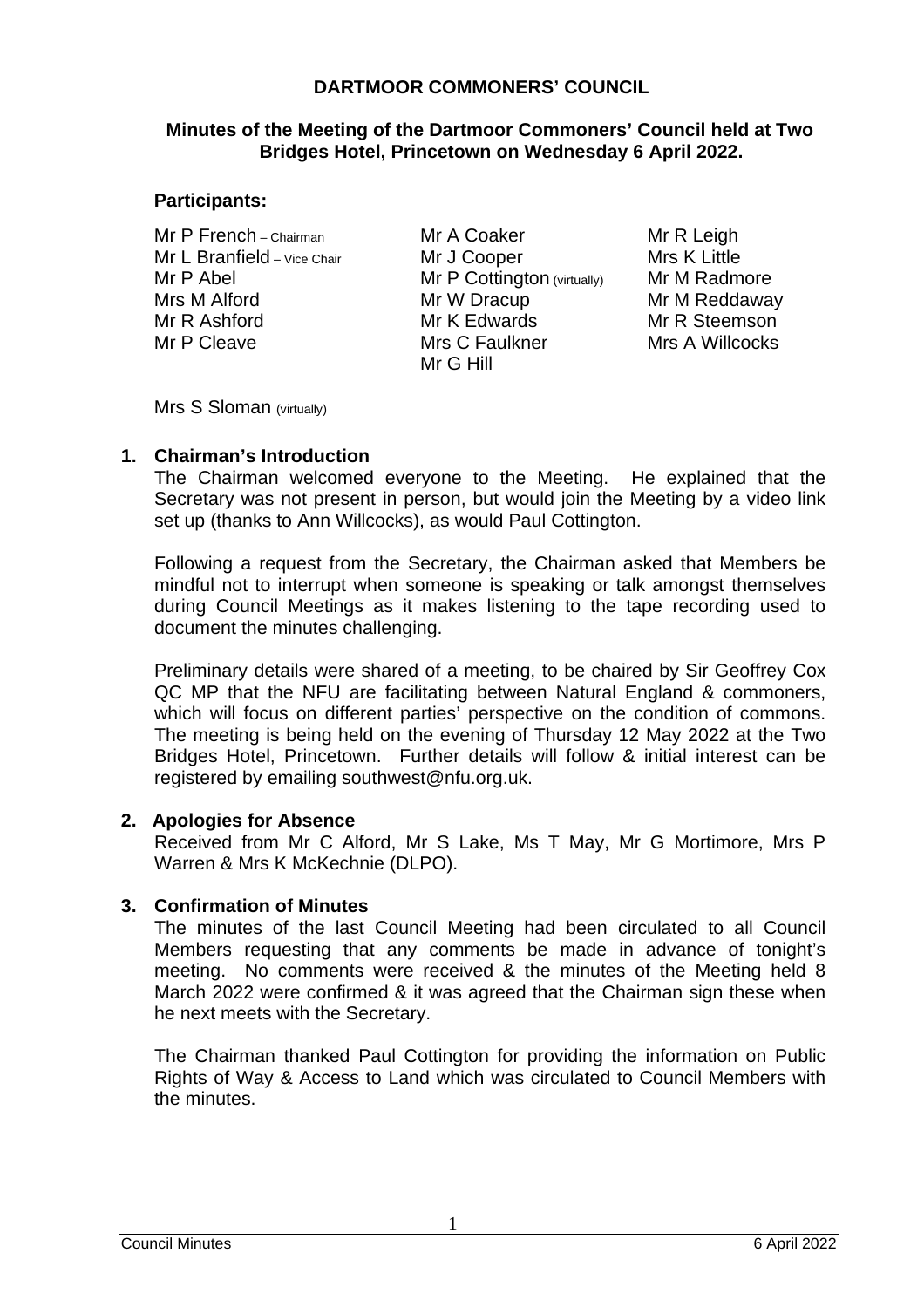## **4. Matters outstanding from previous Meetings:**

### **4.1 Consultation: Government Response to the Landscapes Review**

The Chairman thanked Ann Willcocks for formulating Council's response with input from himself, Tracy May & Paul Cottington. A copy is available from the Office upon request.

### **4.2 Natural England: Common with SSSi not in Agri-Environment Agreement**

Council wrote to NE & invited them to tonight's Meeting. Unfortunately, no one was available to attend. Council continues to express its wish to engage with NE in meaningful dialogue to address a growing number of issues.

The Chairman reported that NE has refused a commoner Consent to graze a common with SSSi status & the commoner has been asked to remove their stock from the common ahead of any reduction to the livestock allocation rates of other graziers, despite this grazing being recognised on Council's live register. However, how NE has interpreted this particular commoner's entitlement to graze is a concern to Council, & the Dartmoor Commons Owners Association (DCOA) who has written to Council & NE setting out their understanding of the different common owner's right to graze. In this case DCOA believes the right to be proprietorial rights & not surplus rights which would be determined annually. This matter will now be considered by Council & an update will be given in due course.

### **4.3 News Article for March 2022**

Council was not able to pull an article together for publication at the end of March. As the DNPA had issued a news release titled 'Love Moor Life: Protect wildlife & animals', the secretary suggested that Council liaise with DNPA's press office & possibly work together on future articles. However, Mary Alford, Charlotte Faulkner, Rob Steemson & Ann Willcocks agreed to work on a draft article for release in the summer.

### **4.4 TB Working Group: Meeting update**

The Chairman thanked Council's TB Working Group which had met to consider the action points & queries raised following their meeting with APHA. The relevant information & Cattle Grazier Packs have been circulated to Local Commoners Associations

### **5. Correspondence received**

A list of correspondence received was circulated to Council Members with the agenda. The secretary explained that correspondence received by email or by letter is recorded on the list. However, the 'cut-off point' for the correspondence list is when the agenda is circulated to Council Members. Correspondence received after then will be recorded on the next list.

Copies of correspondence received are available to Council Members only.

### **6. Matters brought forward at the direction of the Chairman**

### **6.1 Dartmoor Wildfire Plan: Farming in Protected Landscapes (FiPL) Bid**

The Chairman advised that he has been in discussions with a number of Council Members over the notion of Council taking the lead & putting in an application for FiPL funding to progress a Dartmoor Wildfire Plan. The objective being to create a strategic plan, for combatting wildfires, over the whole of Dartmoor, based on the model used by the Forest of Dartmoor. The initial bid would be to cover costs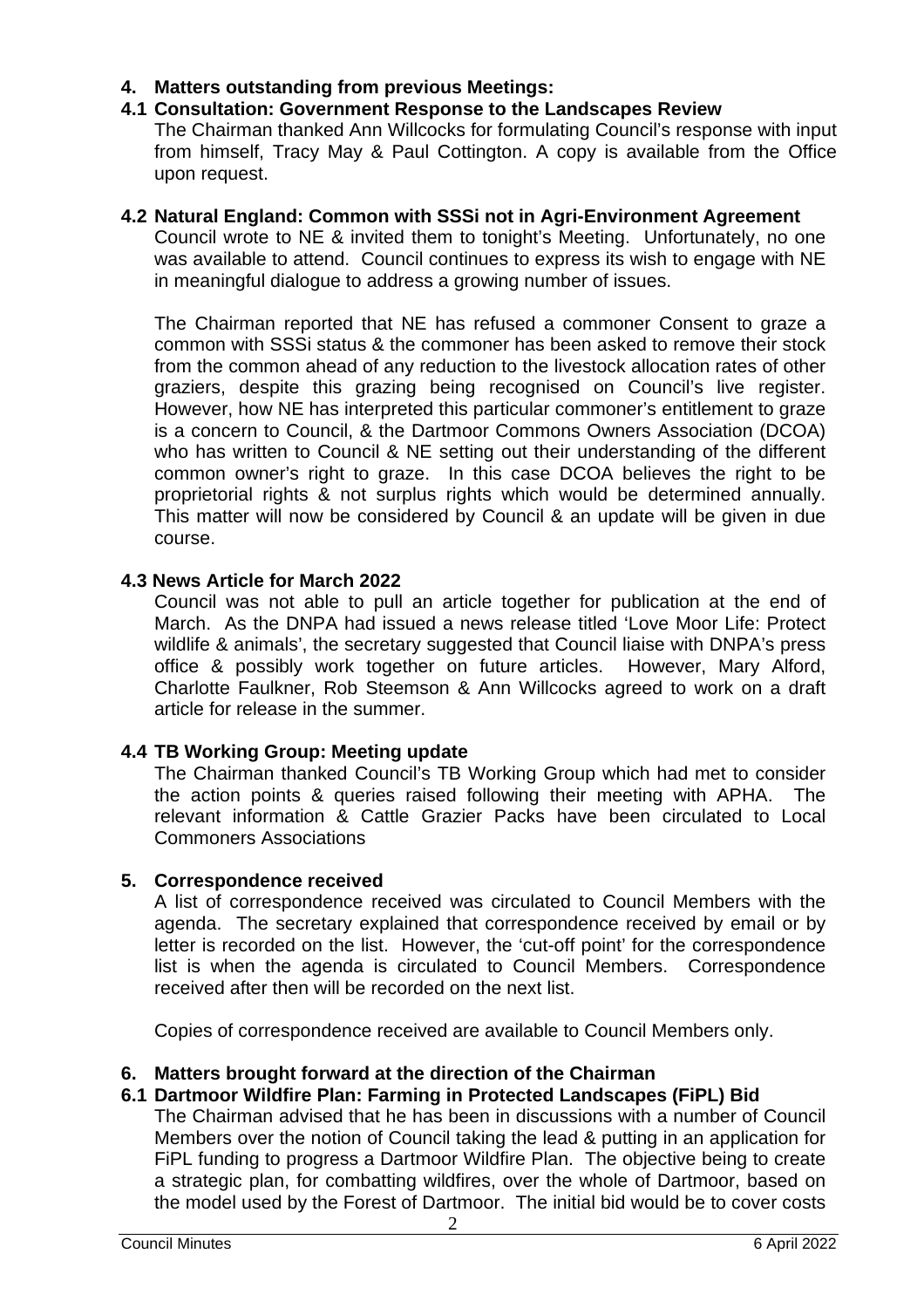of the preliminary work to include collating the different commons fire plans, entering them onto QGIS mapping & identifying any gaps where fire breaks need to be created &/or access improved. An application would then be made for further funding to carry out the necessary work. The Chairman asked if Council would be willing to support the idea. Following a discussion, Kate Little proposed that Council takes the lead on creating a Dartmoor Wildfire Plan to ensure it's a farming led project & puts in an application for FiPL funding. Ann Willcocks seconded the proposal & it was agreed that Council progress this.

Ann Willcocks asked for clarity on how Natural England would view a situation where a common carries out a controlled burn which then moves to a wild fire, despite commoners efforts to prevent this from happening & abiding by the 'rules'. She asked if NE would penalise the common for something that is not a breach under an HLS agreement but an accident. The Chairman agreed to take this point up with NE & press them to act consistently across all commons.

## **7. Grazing Rights Issues Working Group**

As advised at the last meeting, it is to be proposed that this be the new name for the Shaugh Prior Commons (CL190) Issues Working Group as some of the issues being addressed by the Group are likely to crop up on other commons. The Terms of Reference will be updated & brought to Council for formalisation.

## **8. Environment Bill & Conservation Covenants – Update by Paul Cottington** Paul Cottington provided the following update:

The Environment Act, which became law in 2021, acts as the UK's new framework of environmental protection. Once the UK left the EU, rules on nature protection, water quality, clean air & other environmental protections that originally came from Brussels were at risk. This Act is intended to fill the gap.

A conservation covenant is a new type of land management commitment, which will secure the long-term management of land. Conservation covenants must have a conservation purpose, & is intended to be for the public good. They have been created under Part 5 of the Environment Act (2021), with a complex legal regime behind them. They are essentially a voluntary but legally binding agreement between a landowner & a designated 'responsible body', such as a conservation charity, public body or for-profit body, to conserve the natural or heritage features of the land. So, "conservation" in this context not only relates to the natural environment or natural resources of land, but also to places of archaeological, architectural, artistic, cultural or historic interest. They will be legally binding not only on the landowner who agrees to them, but also on subsequent owners of the land. Regulations will need to be passed to bring the relevant parts of the Environment Act on conservation covenants into force.

We are now waiting further guidance from Defra. The NFU have seen a couple of draft versions on this & have sent back comments. It's anticipated that additional guidance won't be available until sometime next year.

The Chairman thanked Paul for providing Council with this update.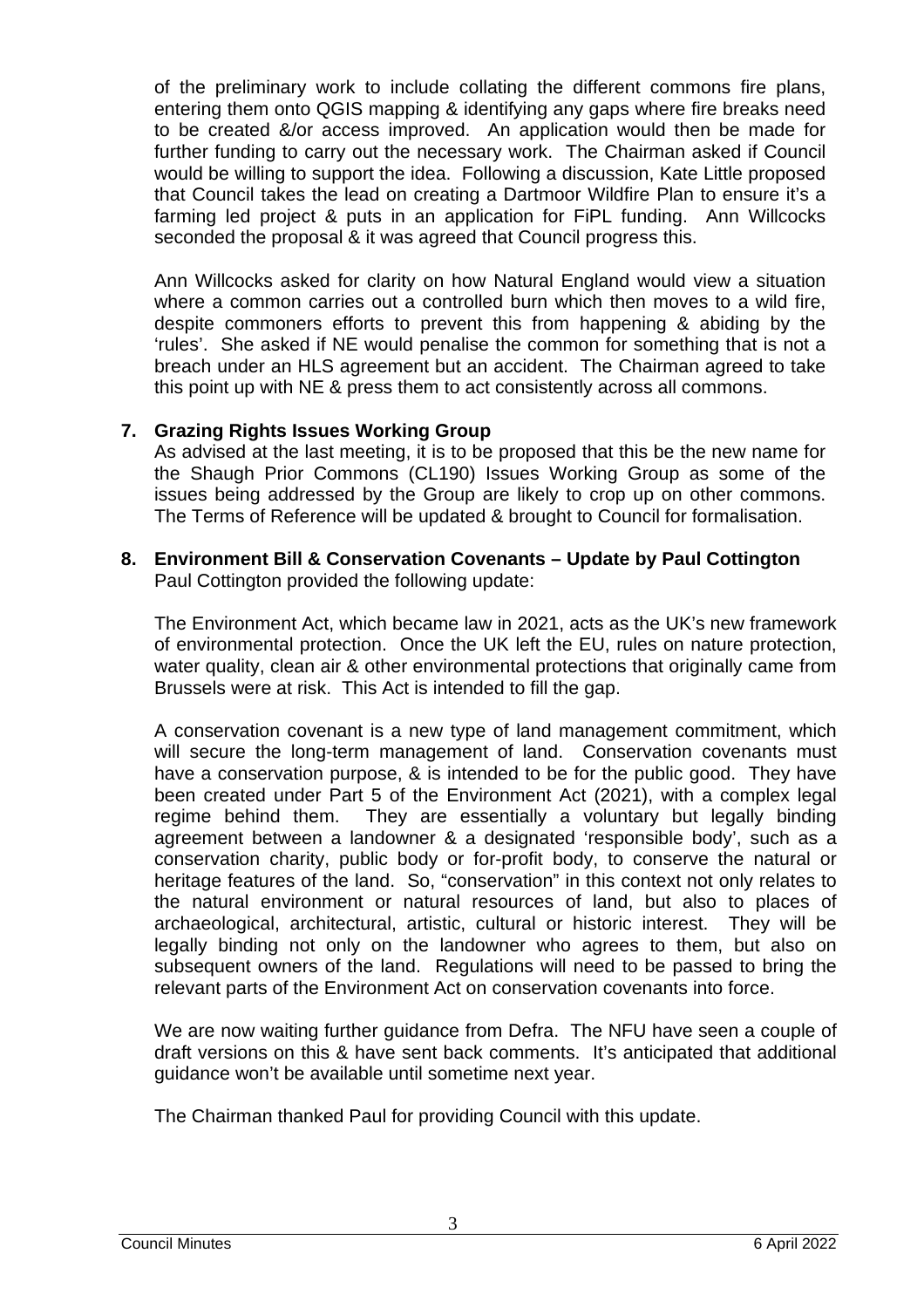- **9. Members representing Council at Meetings:** 
	- **Our Upland Commons Local Area Group\*:** 15 March 2022 Mary Alford gave her apologies
	- **Dartmoor Working Group:** 23 March 2022 John Cooper
	- **Our Upland Commons Partnership Meeting\*:** 31 March 2022 Philip French

\*Notes available.

If any Council Member wishes to receive copies of any notes, please email office@dartmoorcommoners.org.uk

#### **10. Update from Dartmoor Livestock Protection Officer**

Karla McKechnie had provided a copy of her report in advance of tonight's meeting which the Chairman read out in her absence. A copy of the report is attached (appendix A).

The secretary thanked Charlotte Faulkner & her husband for their swift assistance in collecting an unmarked colt that had been brought in off the commons.

#### **11. Date of Next Meeting**

The next meeting of the Council will be held on Wednesday 25 May 2022 at 7:30pm at Two Bridges Hotel, Princetown.

#### **12. Confidential Matters (to be discussed 'in committee').**

As the only matter was to approve the Minutes from the last meeting, the Chairman proposed that this be postponed until the 'in committee' session at the next Council Meeting.

The Chairman thanked everyone for attending & declared the meeting closed.

**Signed: Philip French**

 **Date: 25 May 2022**

4